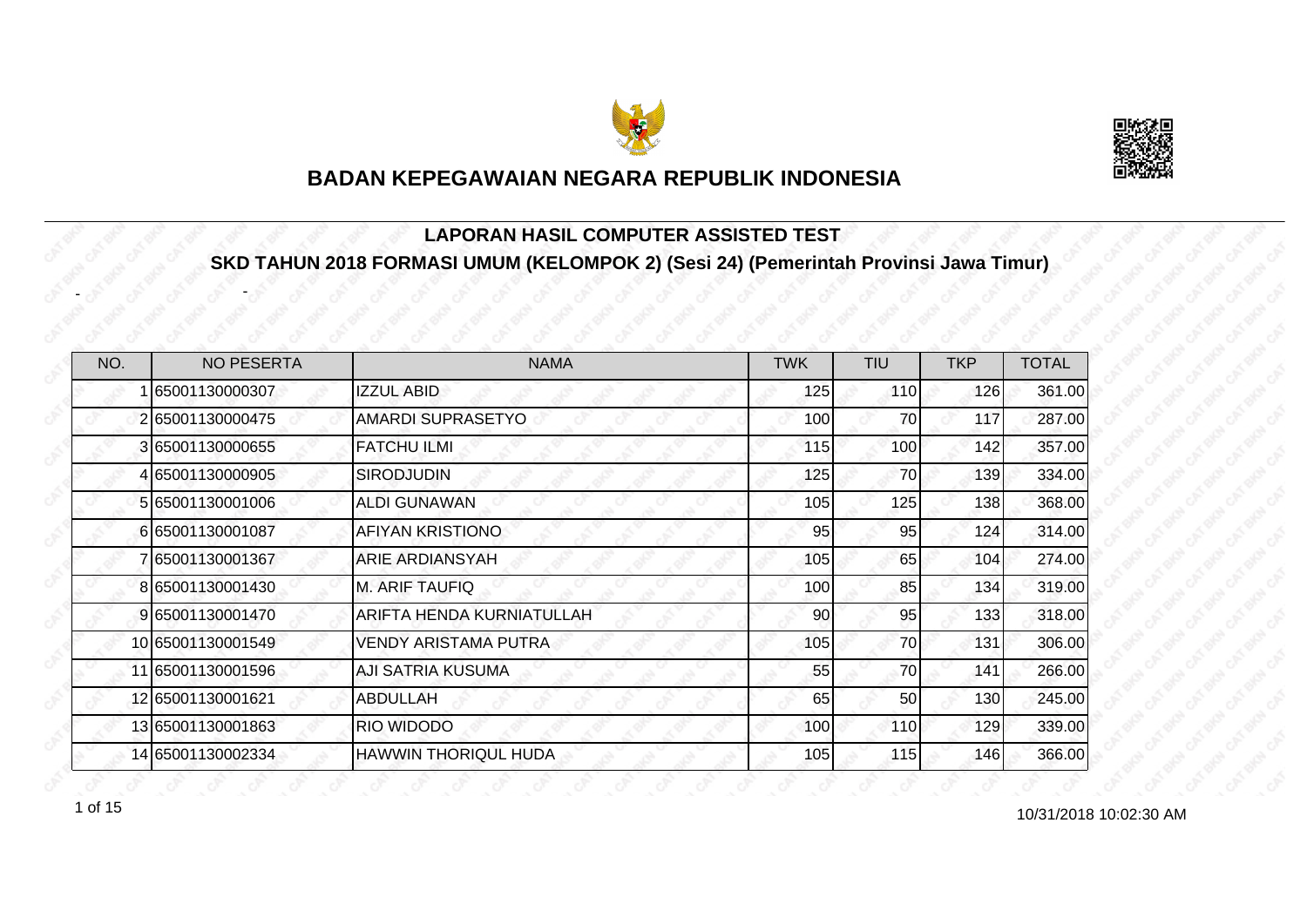



|  | 15 65001130002381 | <b>HENDRA WIDYA ARDIANSAH</b> | 100 | 70              | 132 | 302.00 |
|--|-------------------|-------------------------------|-----|-----------------|-----|--------|
|  | 16 65001130002445 | <b>JEPI ISNANTO</b>           | 90  | 110             | 132 | 332.00 |
|  | 17 65001130002446 | LADHITA TRIPRAYOGA SUTAYASA   | 85  | 105             | 132 | 322.00 |
|  | 18 65001130002447 | MUHAMMAD ANAS AMIRUDDIN       | 110 | 90 <sub>l</sub> | 132 | 332.00 |
|  | 19 65001130002452 | <b>SYAIFUL ARIFIN</b>         | 70  | 90              | 141 | 301.00 |
|  | 20 65001130002455 | SYAHRUL BASHOR ROMADHON       | 110 | 120             | 141 | 371.00 |
|  | 21 65001130002457 | YAYAN SOFYANHIDAYAT           | 120 | 105             | 137 | 362.00 |
|  | 22 65001130002459 | YOGA TRY KURNIAWAN            | 90  | 120             | 120 | 330.00 |
|  | 23 65001130002588 | <b>BAGUS AYATUL JIHAD</b>     | 80  | 80              | 117 | 277.00 |
|  | 24 65001130003583 | ARIS FAHMI ARSYAD             | 95  | 120             | 141 | 356.00 |
|  | 25 65001130003584 | <b>DEDI RESTIAWAN</b>         | 95  | 110             | 145 | 350.00 |
|  | 26 65001130003588 | <b>SETYADI LAKSONO BAHAR</b>  | 95  | 110             | 144 | 349.00 |
|  | 27 65001130004368 | <b>SYAIFUL ANWAR</b>          | 60  | 55              | 140 | 255.00 |
|  | 28 65001130004842 | <b>DWI ARIF SULISTIONO</b>    | 105 | 75              | 140 | 320.00 |
|  | 29 65001130004884 | FEBRIAN RONALD SONATAPUTRA    | 105 | 90              | 142 | 337.00 |
|  | 30 65001130004974 | <b>SINGGIH HANDOKO</b>        | 65  | 65              | 119 | 249.00 |
|  | 31 65001130005068 | <b>ABDILLAH SAFA SUHADI</b>   | 125 | 60              | 119 | 304.00 |
|  | 32 65001130005118 | <b>SEPTIAN ADETAMA</b>        | 90  | 105             | 106 | 301.00 |
|  | 33 65001130005571 | <b>RICKY GALIH ROMADHON</b>   | 100 | 95              | 137 | 332.00 |
|  | 34 65001130005583 | TAUFIQ ARIF BUDIMAN           | 115 | 90              | 122 | 327.00 |

10/31/2018 10:02:30 AM 2 of 15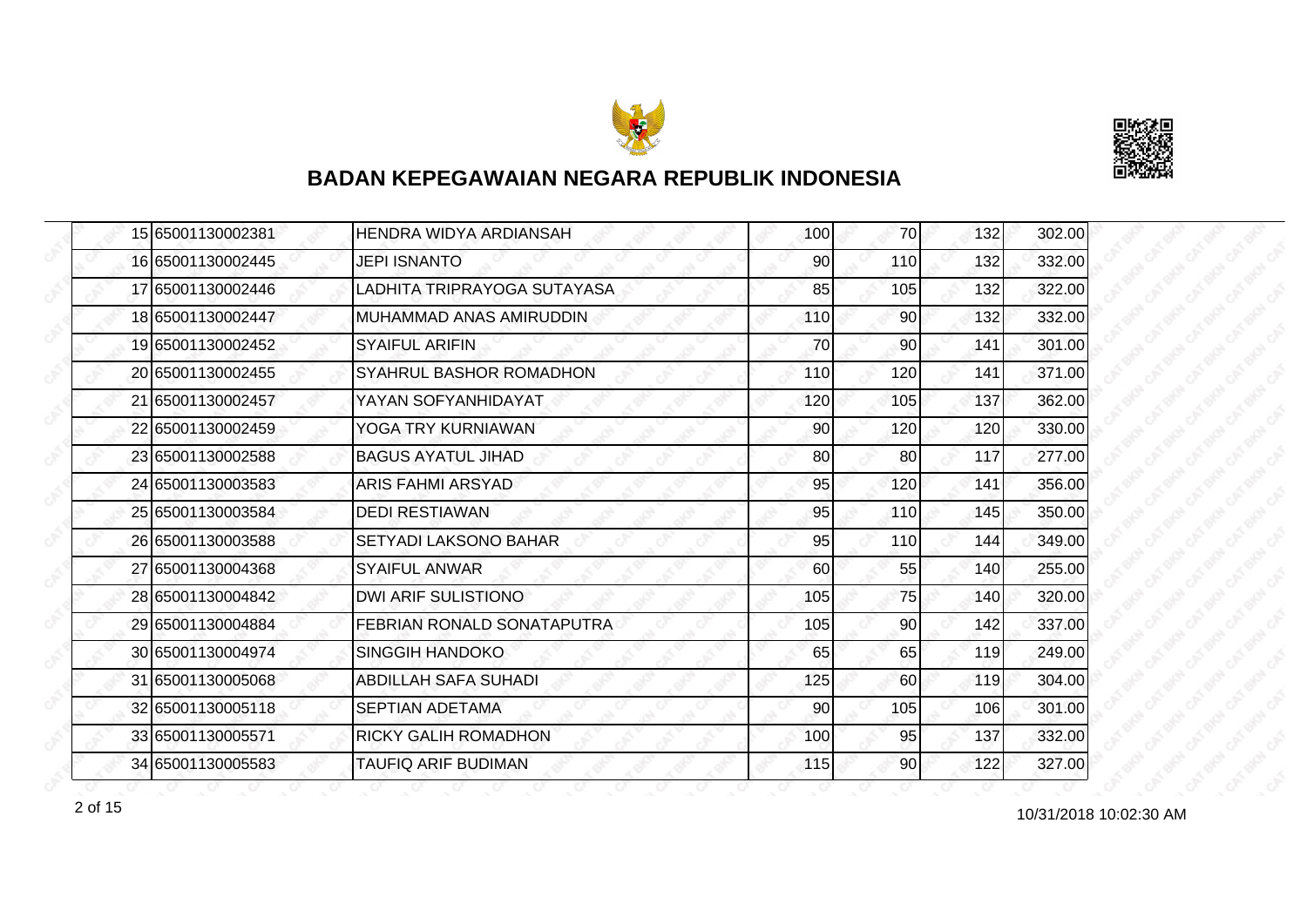



|  | 35 65001130005586 | TUNJUNG NOURMAN SASONO ARDHI  | 100 | 65  | 131 | 296.00 |
|--|-------------------|-------------------------------|-----|-----|-----|--------|
|  | 36 65001130007124 | AKHMAD ALFIN YULIANSYAH, SE   | 100 | 70  | 133 | 303.00 |
|  | 37 65001130007516 | <b>ACHMAD ZAKY FARID R</b>    | 95  | 85  | 145 | 325.00 |
|  | 38 65001130007529 | ANANDA BRIAN KARISMA          | 95  | 75  | 137 | 307.00 |
|  | 39 65001130007566 | <b>EKO SETIAWAN</b>           | 100 | 95  | 142 | 337.00 |
|  | 40 65001130007691 | <b>JULIYANTORO ALI WAFA</b>   | 100 | 80  | 120 | 300.00 |
|  | 41 65001130007703 | <b>MUKHLIS RIFA'I</b>         | 90  | 90  | 134 | 314.00 |
|  | 42 65001130007730 | <b>ZULFI FAJAR GUSTIAN</b>    | 95  | 95  | 119 | 309.00 |
|  | 43 65001130007954 | <b>DWI HENDRA SETIYAWAN</b>   | 100 | 105 | 129 | 334.00 |
|  | 44 65001130008784 | <b>MUHAMMAD AMIN</b>          | 110 | 85  | 132 | 327.00 |
|  | 45 65001130008807 | <b>TAUFIKURRAHMAN</b>         | 95  | 105 | 127 | 327.00 |
|  | 46 65001130008810 | YAN POLANDEVA                 | 85  | 75  | 145 | 305.00 |
|  | 47 65001130009740 | <b>ADHA RAHMADI</b>           | 60  | 55  | 128 | 243.00 |
|  | 48 65001130009790 | <b>RINO MONACI</b>            | 85  | 70  | 145 | 300.00 |
|  | 49 65001130009835 | <b>FAJRI PERDANA</b>          | 85  | 90  | 128 | 303.00 |
|  | 50 65001130009837 | <b>HASAN BASRI</b>            | 105 | 105 | 129 | 339.00 |
|  | 51 65001130010180 | <b>FERDIAN DWI CAHYANTO</b>   | 85  | 75  | 131 | 291.00 |
|  | 52 65001130010182 | <b>HENDRA SISWANTO KUSUMA</b> | 100 | 115 | 141 | 356.00 |
|  | 53 65001130011272 | <b>ALVIN RIZANI</b>           | 75  | 75  | 140 | 290.00 |
|  | 54 65001130011277 | <b>ANGGARA RIZQI FAUZI</b>    | 85  | 65  | 144 | 294.00 |

10/31/2018 10:02:30 AM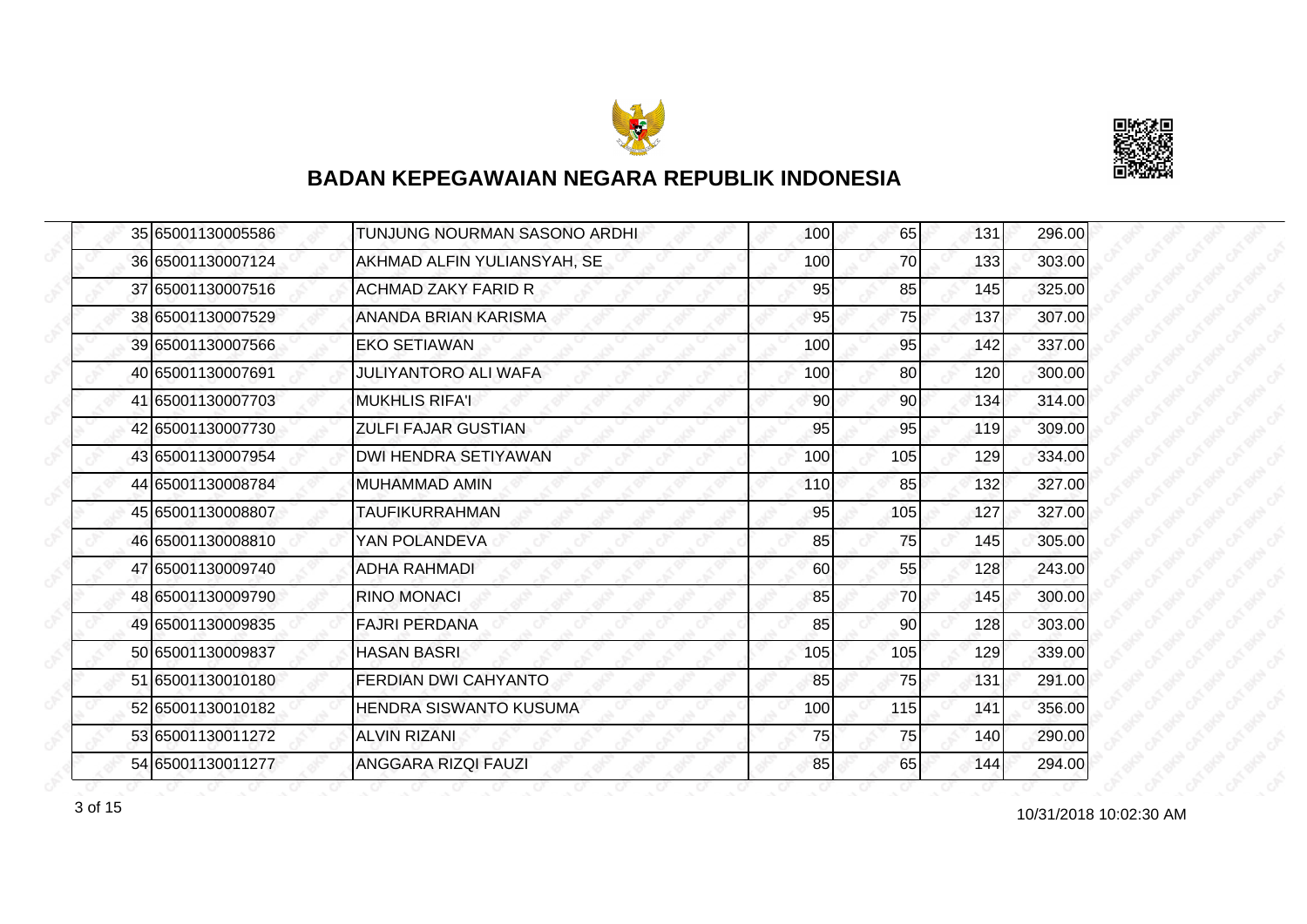



|  | 55 65001130011479 | AMRUL WAHYU HERMAWAN                 | 120 | 90 <sub>l</sub> | 134 | 344.00 |
|--|-------------------|--------------------------------------|-----|-----------------|-----|--------|
|  | 56 65001130011524 | <b>GALANG BIMANTARA RAKA PAMBUDI</b> | 85  | 85              | 127 | 297.00 |
|  | 57 65001130011718 | YOGI PUTRA HIDAYATULLAH              | 40  | 60              | 135 | 235.00 |
|  | 58 65001130012477 | M. YAHYA                             | 95  | 95              | 134 | 324.00 |
|  | 59 65001130014077 | LUKITO PAMUNGKAS                     | 80  | 75              | 147 | 302.00 |
|  | 60 65001130014197 | <b>RIO DWIE PERMANA</b>              | 65  | 90              | 133 | 288.00 |
|  | 61 65001130016152 | <b>RESTU ADI CHANDRA</b>             | 110 | 90 <sub>l</sub> | 136 | 336.00 |
|  | 62 65001130016160 | KRISNATA PASKAH STEFANUS             | 100 | 90              | 139 | 329.00 |
|  | 63 65001130016304 | RAHMADHANI ARIE WIBOWO               | 75  | 70              | 128 | 273.00 |
|  | 64 65001130016307 | RIZKY DWI KUNCAHYO                   | 85  | 60              | 123 | 268.00 |
|  | 65 65001130016393 | MUKHLISIN JEFRI AINUL MA'RUF         | 100 | 120             | 144 | 364.00 |
|  | 66 65001130016721 | <b>DWI RANGGA PATI</b>               | 55  | 85              | 128 | 268.00 |
|  | 67 65001130016722 | <b>AHMADI</b>                        | 55  | 55              | 122 | 232.00 |
|  | 68 65001130016734 | <b>ACHMAD ANWAR AZHARI</b>           | 55  | 50              | 114 | 219.00 |
|  | 69 65001130016737 | <b>SUWANDI</b>                       | 80  | 65              | 124 | 269.00 |
|  | 70 65001130018172 | <b>LEADER FIRSTANDIKA</b>            | 70  | 90              | 138 | 298.00 |
|  | 71 65001230000141 | <b>DINA NURSITA</b>                  | 105 | 85              | 132 | 322.00 |
|  | 72 65001230000177 | SITI TUTI ALAWIYAH                   | 80  | 120             | 112 | 312.00 |
|  | 73 65001230000474 | <b>LINDA TRI ASTUTI</b>              | 100 | 80              | 148 | 328.00 |
|  | 74 65001230000484 | <b>FENLY ARISMAYA</b>                | 70  | 65              | 136 | 271.00 |

10/31/2018 10:02:30 AM 4 of 15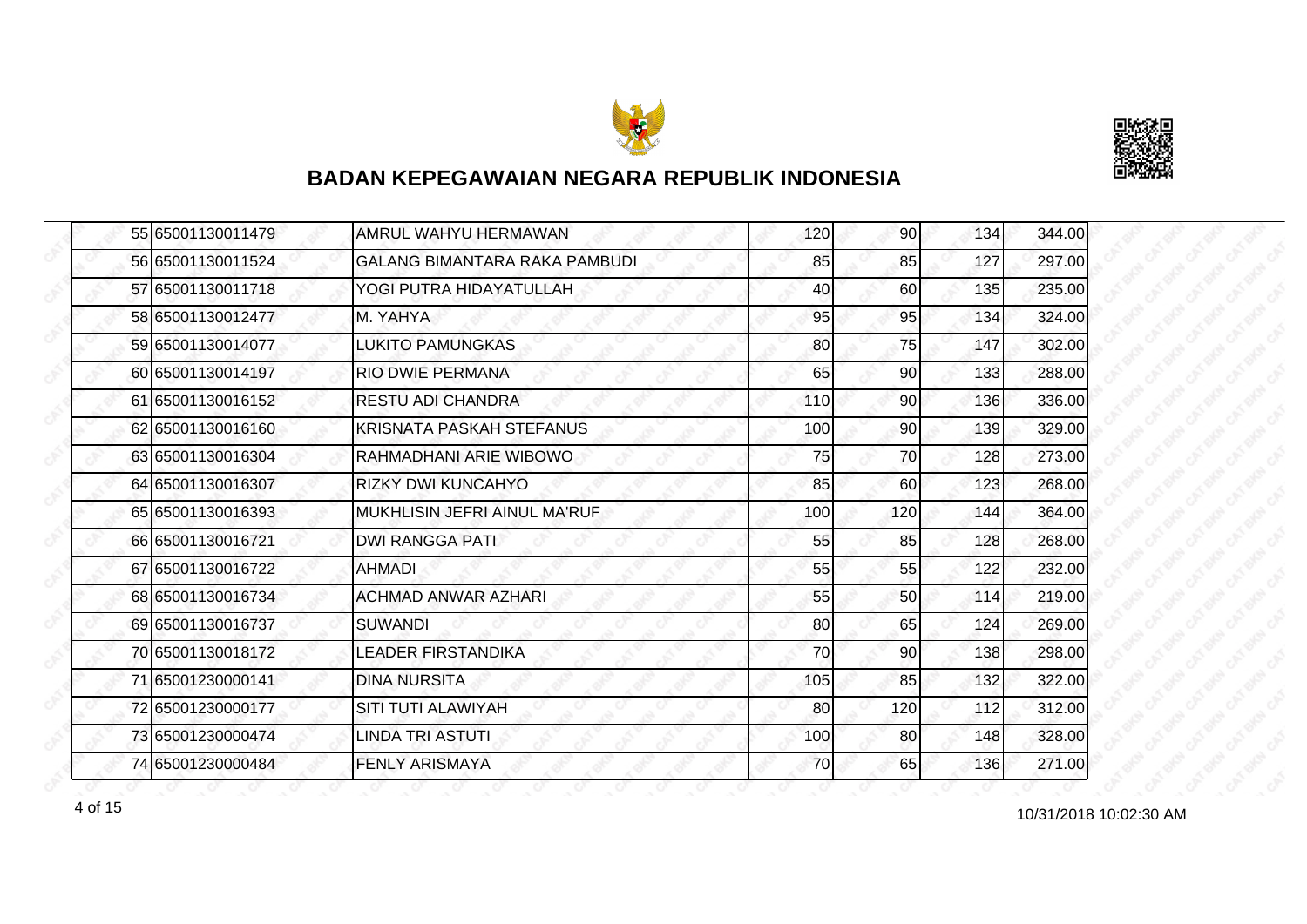



|  | 75 65001230000594 | CIVITA BELA PRIYAN RIDANY     | 75  | 95  | 140 | 310.00 |
|--|-------------------|-------------------------------|-----|-----|-----|--------|
|  | 76 65001230000671 | <b>ERNA ADHI PRIMA</b>        | 70  | 45  | 110 | 225.00 |
|  | 77 65001230000693 | <b>KHOIRUL FATIKHIN</b>       | 85  | 70  | 128 | 283.00 |
|  | 78 65001230000949 | NILAM ANDRIYANI               | 75  | 60  | 138 | 273.00 |
|  | 79 65001230000967 | <b>DEASY NURMAYANTI</b>       | 90  | 80  | 126 | 296.00 |
|  | 80 65001230001228 | <b>DIAN YUNI ISTANTI</b>      | 100 | 105 | 118 | 323.00 |
|  | 81 65001230001340 | <b>WAHYUNING FIBRIYANTI</b>   | 70  | 90  | 138 | 298.00 |
|  | 82 65001230001629 | <b>SRI WAHYUNINGSIH</b>       | 70  | 100 | 137 | 307.00 |
|  | 83 65001230001859 | ZAHIDATUL MUSTABSYIROH        | 85  | 100 | 126 | 311.00 |
|  | 84 65001230001863 | <b>ALDILA MEGA TRIANITA</b>   | 100 | 80  | 124 | 304.00 |
|  | 85 65001230002015 | UMI FARIDA                    | 70  | 65  | 136 | 271.00 |
|  | 86 65001230002035 | <b>LIA LISTIANINGSIH</b>      | 80  | 110 | 136 | 326.00 |
|  | 87 65001230002075 | KURNIA CAHYA PUSPITA          | 80  | 110 | 123 | 313.00 |
|  | 88 65001230002140 | <b>UMI HIDAYATI</b>           | 60  | 50  | 139 | 249.00 |
|  | 89 65001230002167 | LILIS INDAH RAHMAWATI         | 75  | 70  | 134 | 279.00 |
|  | 90 65001230002284 | <b>AZMIL MAGHFIROH</b>        | 85  | 85  | 135 | 305.00 |
|  | 91 65001230002359 | <b>RIZKI SUGIRI WIJAYANTI</b> | 85  | 95  | 140 | 320.00 |
|  | 92 65001230002366 | <b>RIZKY AMALIA</b>           | 110 | 75  | 128 | 313.00 |
|  | 93 65001230002398 | <b>VIDA CHURNIAWATI</b>       | 75  | 50  | 133 | 258.00 |
|  | 94 65001230002472 | DINA WAHYU KUSUMA DEWI        | 100 | 95  | 134 | 329.00 |

10/31/2018 10:02:30 AM 5 of 15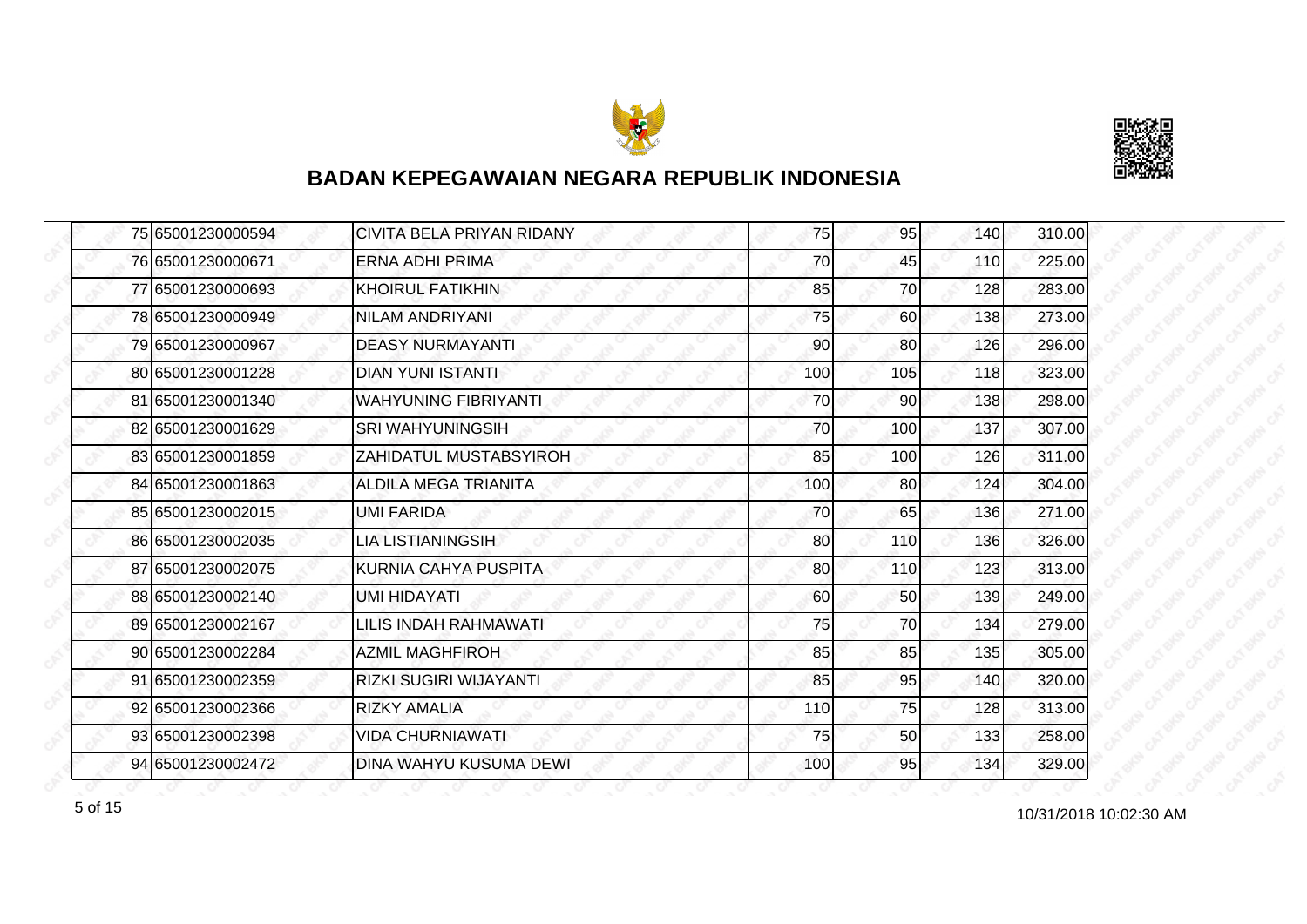



|  | 95 65001230002777  | <b>DIASY KURNIA DWI CAHYANI</b> | 110 | 105 | 138 | 353.00 |
|--|--------------------|---------------------------------|-----|-----|-----|--------|
|  | 96 65001230002793  | LIS CHOLILAH                    | 100 | 60  | 116 | 276.00 |
|  | 97 65001230002978  | <b>INOK UMI WARDANI</b>         | 95  | 80  | 123 | 298.00 |
|  | 98 65001230003081  | <b>MEITA KURNIASARI</b>         | 120 | 120 | 127 | 367.00 |
|  | 99 65001230003437  | R. YUNI RISTANTI                | 120 | 105 | 133 | 358.00 |
|  | 100 65001230003703 | <b>FATMAWATI INNEKE PUTRI</b>   | 90  | 115 | 128 | 333.00 |
|  | 101 65001230003705 | HAYATI IKA PUSPITA SARI         | 110 | 120 | 151 | 381.00 |
|  | 102 65001230003709 | <b>KHALIFAH RUSDIANA</b>        | 85  | 65  | 134 | 284.00 |
|  | 103 65001230003711 | KHILAWATUL INDRIANI             | 85  | 85  | 120 | 290.00 |
|  | 104 65001230003722 | <b>NURHATI DEWI KUSUMA</b>      | 95  | 85  | 130 | 310.00 |
|  | 105 65001230003728 | <b>NURUL AFIFAH</b>             | 95  | 115 | 134 | 344.00 |
|  | 106165001230003732 | <b>NURUL KHIKMAH</b>            | 105 | 110 | 125 | 340.00 |
|  | 107 65001230003733 | <b>SEKAR JATI NINGRUM</b>       | 105 | 100 | 158 | 363.00 |
|  | 108 65001230003734 | SHINDY TIRTA AYU PARAMITA       | 70  | 70  | 145 | 285.00 |
|  | 109 65001230003738 | YENI INDAH LESTARI              | 125 | 85  | 132 | 342.00 |
|  | 110 65001230004143 | AYU EPRILITA FITRI IKA CAHYANI  | 100 | 75  | 129 | 304.00 |
|  | 111 65001230004318 | <b>AQIDA HAKIKI</b>             | 90  | 85  | 139 | 314.00 |
|  | 112 65001230005024 | SOFIA VALENTINA NOSITA          | 90  | 105 | 140 | 335.00 |
|  | 113 65001230005239 | SAFITA NURMALYYA                | 110 | 75  | 130 | 315.00 |
|  | 114 65001230005372 | <b>FITHRIYA HASANAH</b>         | 70  | 90  | 144 | 304.00 |

10/31/2018 10:02:30 AM 6 of 15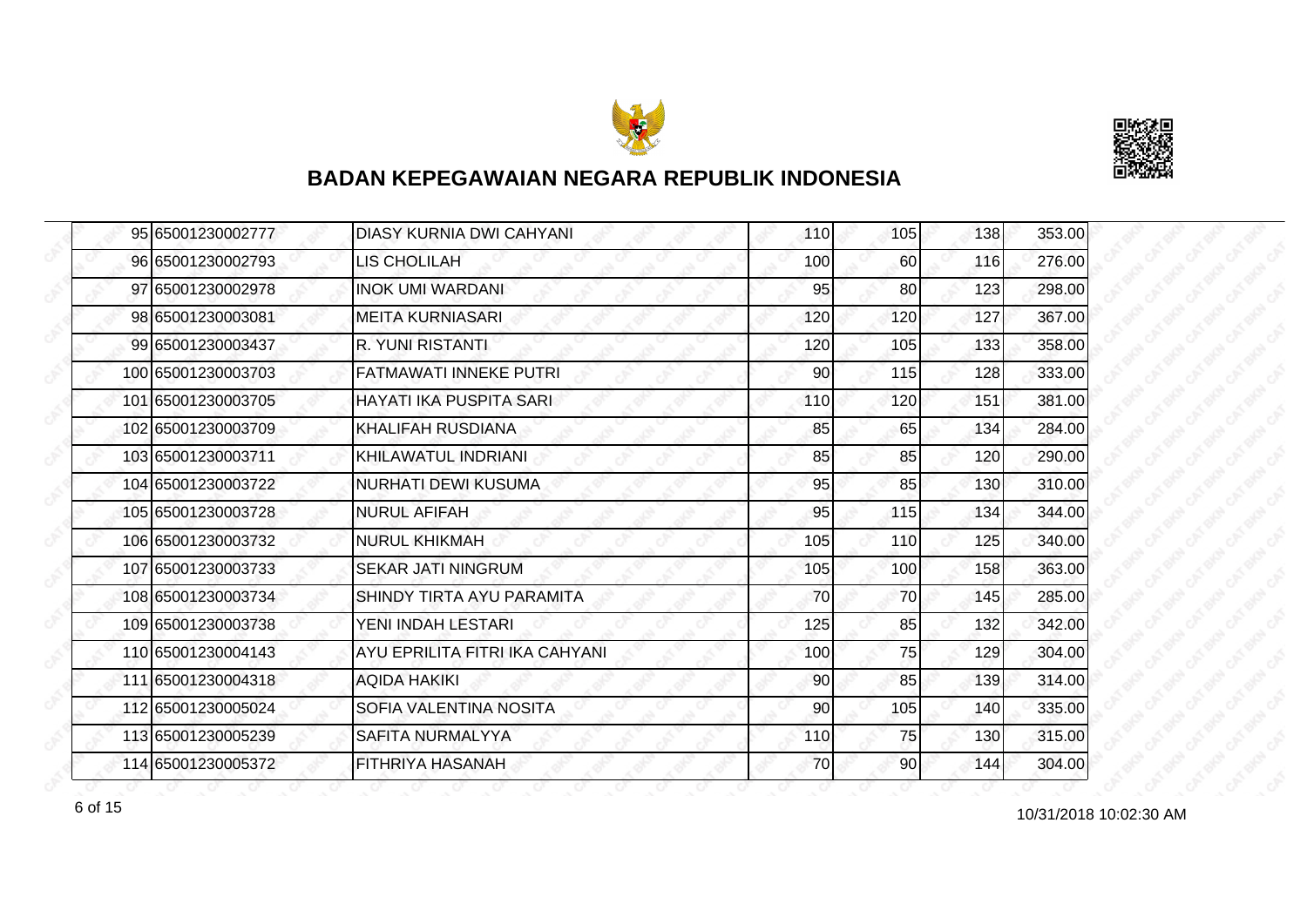



| 115 65001230005840 | AFRI DANIA AUDRIA ULFA              | 85  | 65              | 125 | 275.00 |
|--------------------|-------------------------------------|-----|-----------------|-----|--------|
| 116 65001230005842 | ANNISA TRIAS NURDIANSARI            | 55  | 75              | 149 | 279.00 |
| 117165001230005846 | AYU DWI PUSPASARI                   | 55  | 85              | 133 | 273.00 |
| 118 65001230005849 | <b>INDRIANTI YUNITA SARI</b>        | 80  | 75              | 117 | 272.00 |
| 119 65001230005850 | LISANA SIDQI RODLIYA                | 80  | 95              | 124 | 299.00 |
| 120 65001230005851 | LUTFIA NURINDAH SARI                | 110 | 90              | 127 | 327.00 |
| 121 65001230005856 | <b>RATNA NURDIANA</b>               | 75  | 90 <sub>l</sub> | 128 | 293.00 |
| 122 65001230005857 | SANDYA FATMA RAHMADANI              | 90  | 85              | 135 | 310.00 |
| 123 65001230005865 | <b>SUSANTI</b>                      | 55  | 95              | 146 | 296.00 |
| 124 65001230005866 | <b>TUTI SUSANTI</b>                 | 105 | <b>110</b>      | 135 | 350.00 |
| 125 65001230007172 | <b>TRI SUSANTI</b>                  | 95  | 95              | 129 | 319.00 |
| 126165001230007181 | YOLANDA HARNIKE PUTRI WARDANI       | 110 | 85              | 133 | 328.00 |
| 127 65001230008011 | <b>AMINATUS SHOLIHAH</b>            | 90  | 95              | 139 | 324.00 |
| 128 65001230008171 | NOVITA RAHMAWATI.                   | 60  | 75              | 125 | 260.00 |
| 129 65001230008175 | <b>RIA SEPTIIANI SINAGA</b>         | 115 | 80              | 138 | 333.00 |
| 130 65001230008357 | <b>AGUSTIANA</b>                    | 105 | 60              | 127 | 292.00 |
| 131 65001230008385 | <b>NIKE ZULI MAWAR SARI</b>         | 75  | 70              | 144 | 289.00 |
| 132165001230008389 | OKI MANDALIA ANTASARI               | 100 | 85              | 140 | 325.00 |
| 133 65001230008805 | <b>NUR HALIMAH</b>                  | 60  | 70              | 107 | 237.00 |
| 134 65001230008810 | <b>MAHRULLINA MAHIROTUL AISIYAH</b> | 115 | 95              | 137 | 347.00 |

10/31/2018 10:02:30 AM 7 of 15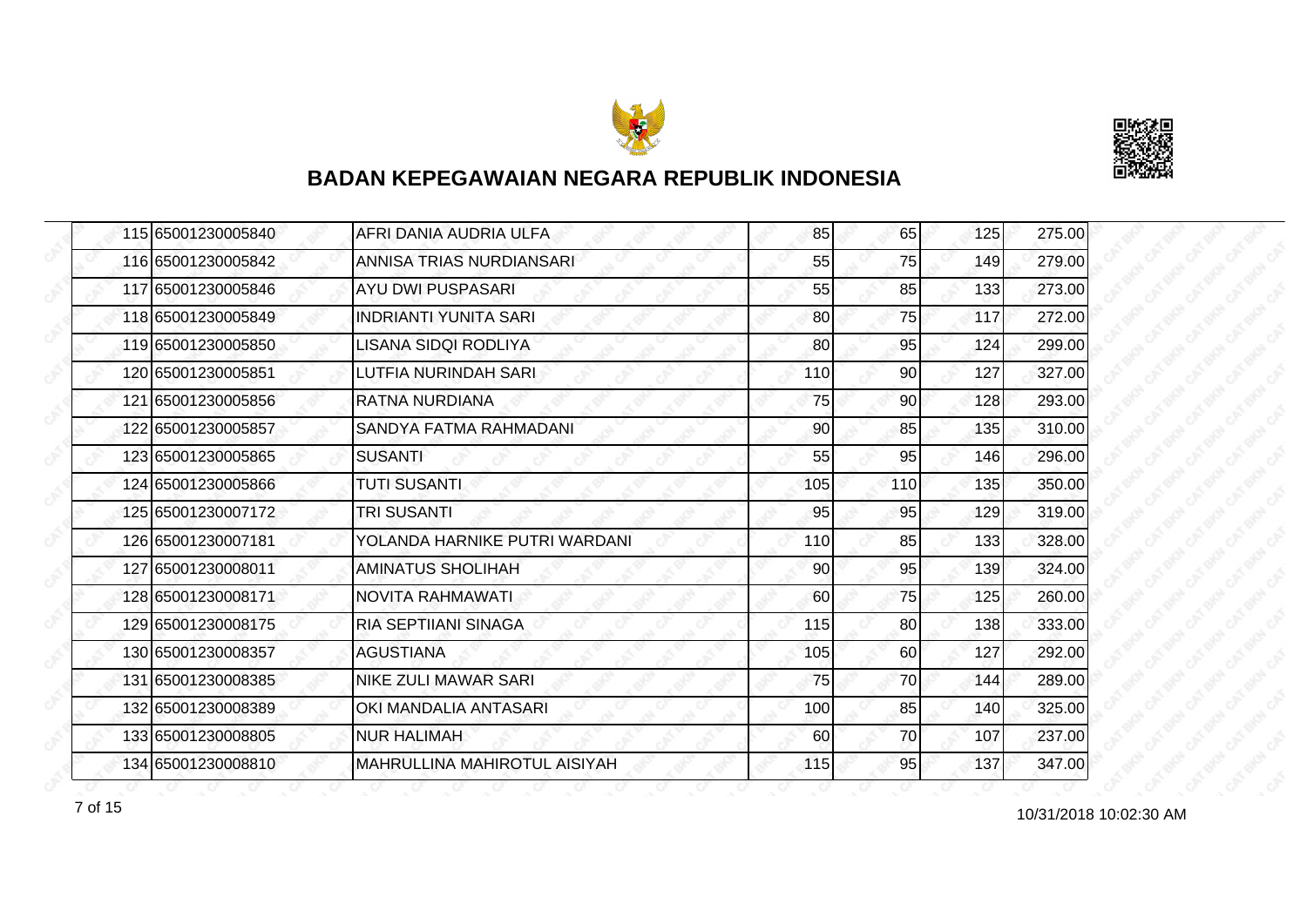



| 135 65001230008887 | <b>NURMA MALINDA PUTRI</b>     | 95  | 70              | 130 | 295.00 |
|--------------------|--------------------------------|-----|-----------------|-----|--------|
| 136 65001230008914 | RISADATUL AMALYAH              | 80  | 90              | 118 | 288.00 |
| 137 65001230008920 | <b>RIVAATUN DWI NINGSIH</b>    | 75  | 105             | 118 | 298.00 |
| 138 65001230008929 | SARI DEWI CAHYANING TYAS       | 110 | 115             | 125 | 350.00 |
| 139 65001230008935 | <b>SEPTI ANGGRAINI</b>         | 65  | 55              | 124 | 244.00 |
| 140 65001230008963 | <b>WENDY AYU PALUPI</b>        | 110 | 85              | 149 | 344.00 |
| 141 65001230008972 | <b>WINNA NARASIH</b>           | 80  | 100l            | 134 | 314.00 |
| 142 65001230011245 | <b>ALFIA PUJI RAHAYU</b>       | 95  | 85              | 148 | 328.00 |
| 143 65001230011253 | AYU LISTYA DEWI                | 50  | 95              | 123 | 268.00 |
| 144 65001230011261 | <b>BIRGITTA EKNIS PUTRI</b>    | 55  | 105             | 122 | 282.00 |
| 145 65001230011270 | DEWI SUPRIHARTINI WAHYUNINGSIH | 70  | 60              | 131 | 261.00 |
| 146 65001230011291 | <b>ENNY DWI CAHYANTI</b>       | 70  | 70              | 138 | 278.00 |
| 147 65001230011294 | ERWINA DWI KARLINATASA         | 100 | 95              | 140 | 335.00 |
| 148 65001230011301 | FIKRIATUN NURHIKMAWATI         | 85  | <b>70</b>       | 109 | 264.00 |
| 149 65001230011314 | <b>HERLINA KRISE TIANY</b>     | 95  | 105             | 137 | 337.00 |
| 150 65001230011333 | JACQUELINE MARSHA MELISKA      | 100 | 90 <sub>0</sub> | 152 | 342.00 |
| 151 65001230011338 | JAZIROTUR ROHMAH               | 100 | 100             | 124 | 324.00 |
| 152 65001230011349 | <b>KARLINDA</b>                | 100 | 70              | 126 | 296.00 |
| 153 65001230011368 | <b>LAILATUL KHASANAH</b>       | 130 | 100             | 134 | 364.00 |
| 154 65001230011373 | LILA YUNITA                    | 105 | 105             | 125 | 335.00 |

10/31/2018 10:02:30 AM 8 of 15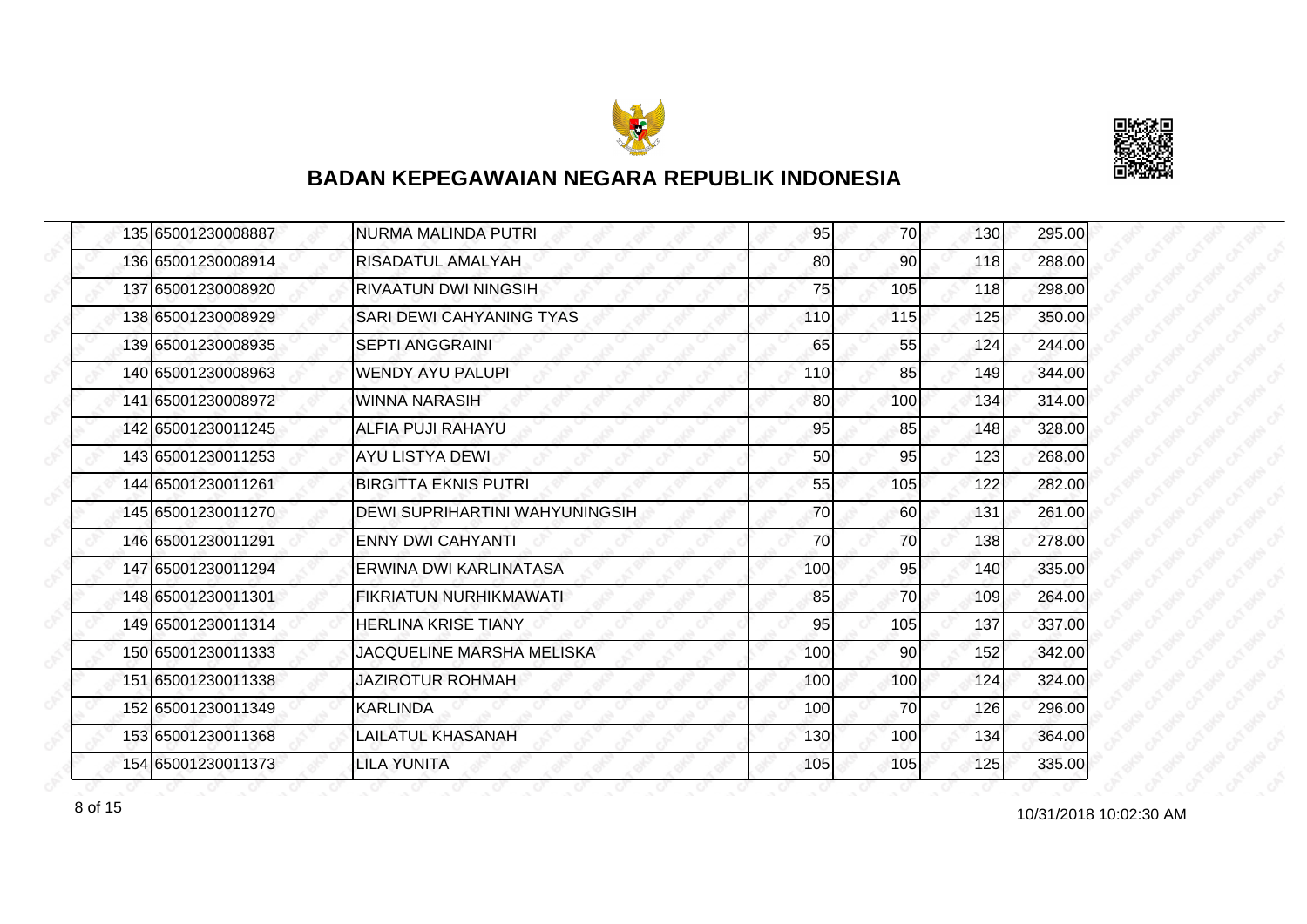



| 155 65001230011432 | ANGGI ARIFITA PRIHANDOKO           | 70  | 65              | 128 | 263.00 |
|--------------------|------------------------------------|-----|-----------------|-----|--------|
| 156 65001230011551 | <b>ERNA HAMIDAH</b>                | 100 | 115             | 137 | 352.00 |
| 157 65001230011596 | <b>MAHARDIKA RAHMAWATI</b>         | 135 | 85              | 138 | 358.00 |
| 158 65001230011600 | MIFTA FAUZIAH FELAYATI             | 95  | 105             | 132 | 332.00 |
| 159 65001230011602 | MILKHATU KHOIRIYAH RESTU RAHMAWATI | 75  | 65              | 139 | 279.00 |
| 160 65001230011606 | NUCIFERA HELIAN TRISNA,            | 110 | 95              | 138 | 343.00 |
| 161 65001230011631 | <b>NURICA AYU ERMAYANI</b>         | 65  | 115             | 133 | 313.00 |
| 162 65001230011683 | <b>ONY NOVIA ANGGRAENI</b>         | 75  | 110             | 144 | 329.00 |
| 163 65001230011704 | <b>SITI ALIYAH</b>                 | 60  | 75              | 141 | 276.00 |
| 164 65001230011710 | <b>VINA PRAMUDITA</b>              | 105 | 100             | 136 | 341.00 |
| 165 65001230012108 | <b>ALFIANTI SOFIANDARI</b>         | 80  | 75              | 146 | 301.00 |
| 166 65001230012122 | ARIN WINDAYANTI                    | 105 | 85              | 120 | 310.00 |
| 167165001230012134 | <b>DEBBY EKO WAHYUNI</b>           | 65  | 85              | 134 | 284.00 |
| 168 65001230012197 | <b>IKA DESSY KURNIASARI</b>        | 80  | 70              | 121 | 271.00 |
| 169 65001230012309 | <b>ISMAWATI FIRDAUSI</b>           | 70  | 105             | 116 | 291.00 |
| 170 65001230012378 | TRI RACHMAWATI                     | 85  | 80 <sup>1</sup> | 117 | 282.00 |
| 171 65001230012381 | VIDIA NISA NURILMA                 | 95  | 95              | 127 | 317.00 |
| 172165001230013891 | MARIYANTI DARMADINATA              | 85  | 55              | 124 | 264.00 |
| 173 65001230013908 | MUSLIMATUL KHOIRIYAH               | 100 | 110             | 128 | 338.00 |
| 174 65001230013926 | NAZILATUN NI'MAH                   | 50  | 65              | 136 | 251.00 |

10/31/2018 10:02:30 AM 9 of 15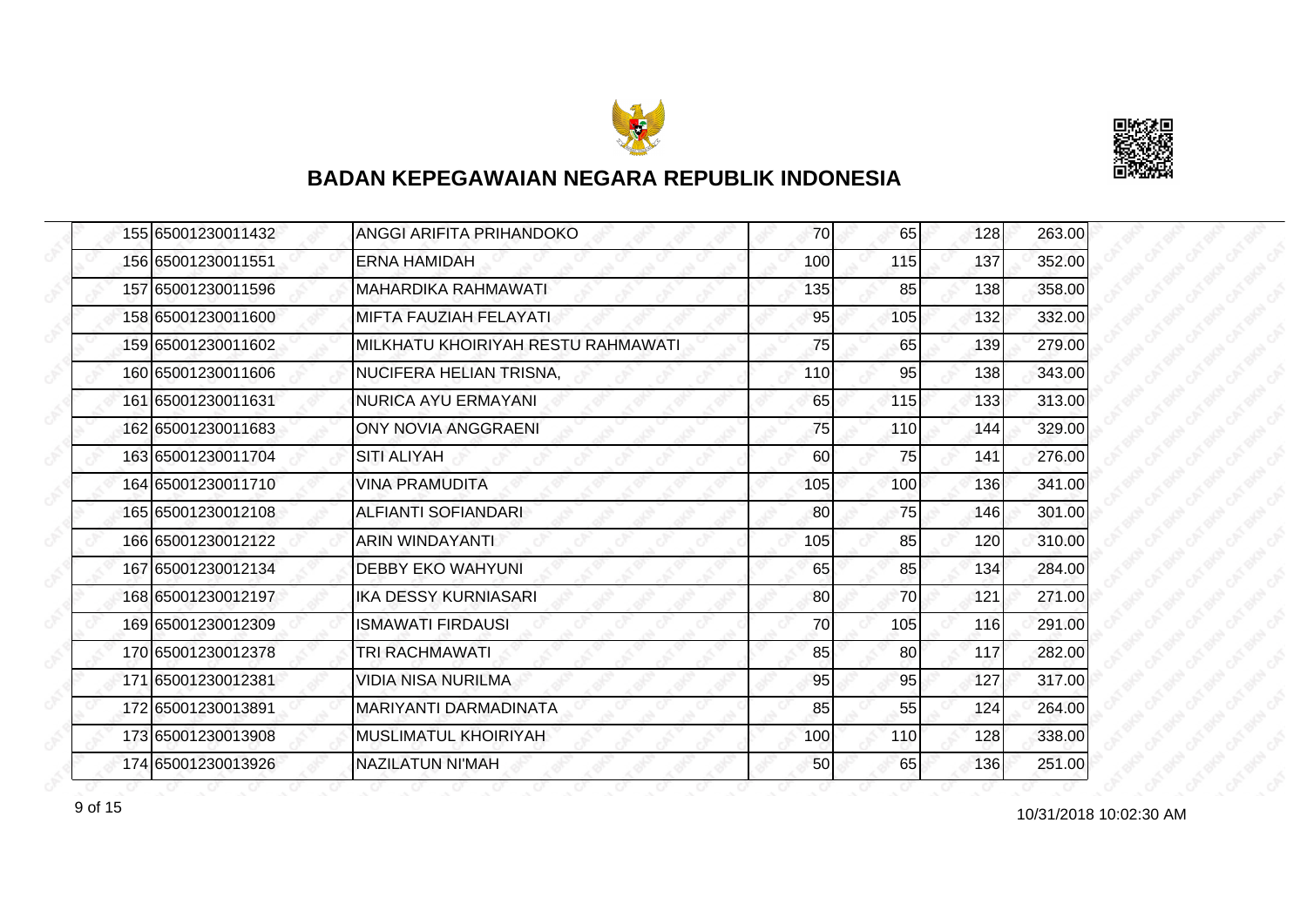



|  | 175 65001230013932 | <b>QURROTA A'YUNI</b>             | 85  | 60  | 129 | 274.00 |
|--|--------------------|-----------------------------------|-----|-----|-----|--------|
|  | 176 65001230013947 | SEPTA WIDHA PURNAMASARI           | 105 | 115 | 148 | 368.00 |
|  | 177 65001230015474 | <b>HENNY KURNIA SARI</b>          | 70  | 55  | 119 | 244.00 |
|  | 178 65001230015488 | MAESA KHARISMA OKTA ISLAMIYA      | 75  | 90  | 134 | 299.00 |
|  | 179 65001230015531 | SAYYIDA AZIZA                     | 70  | 55  | 120 | 245.00 |
|  | 180 65001230015537 | SINTA APRILLIA W.P.               | 80  | 75  | 133 | 288.00 |
|  | 181 65001230015543 | TRI YUNI ERLINADIANSYAH           | 110 | 75  | 127 | 312.00 |
|  | 182 65001230015569 | YURITA PUSPITASARI                | 75  | 95  | 129 | 299.00 |
|  | 183 65001230015572 | ANNISYA' AYU SRI MARIANA          | 55  | 80  | 146 | 281.00 |
|  | 184 65001230015596 | <b>IHDAWATIE NOVIA YUSBAINIKA</b> | 100 | 65  | 117 | 282.00 |
|  | 185 65001230015600 | <b>INDAH LESTARI SETIOWATI</b>    | 65  | 75  | 117 | 257.00 |
|  | 186 65001230015652 | LAILI NUR AZIZAH                  | 80  | 90  | 123 | 293.00 |
|  | 187 65001230015658 | <b>MELINDA CAHYAWATI</b>          | 125 | 90  | 143 | 358.00 |
|  | 188 65001230015662 | NITA DWI SYOVIANA                 | 100 | 70  | 133 | 303.00 |
|  | 189 65001230015665 | <b>NUR CHANIFA WAHYULIS</b>       | 95  | 115 | 126 | 336.00 |
|  | 190 65001230015680 | SITI A NUR HADJARNINGRUM          | 60  | 100 | 127 | 287.00 |
|  | 191 65001230015694 | <b>WIDIARTI</b>                   | 95  | 105 | 126 | 326.00 |
|  | 192 65001230016156 | ANISA MAI RAHMAWATI               | 100 | 100 | 132 | 332.00 |
|  | 193 65001230016160 | DHINY NUR INDAH AZHARI            | 85  | 110 | 132 | 327.00 |
|  | 194 65001230016170 | <b>FERISA WISUDA NINGTYAS</b>     | 90  | 100 | 132 | 322.00 |

10/31/2018 10:02:30 AM 10 of 15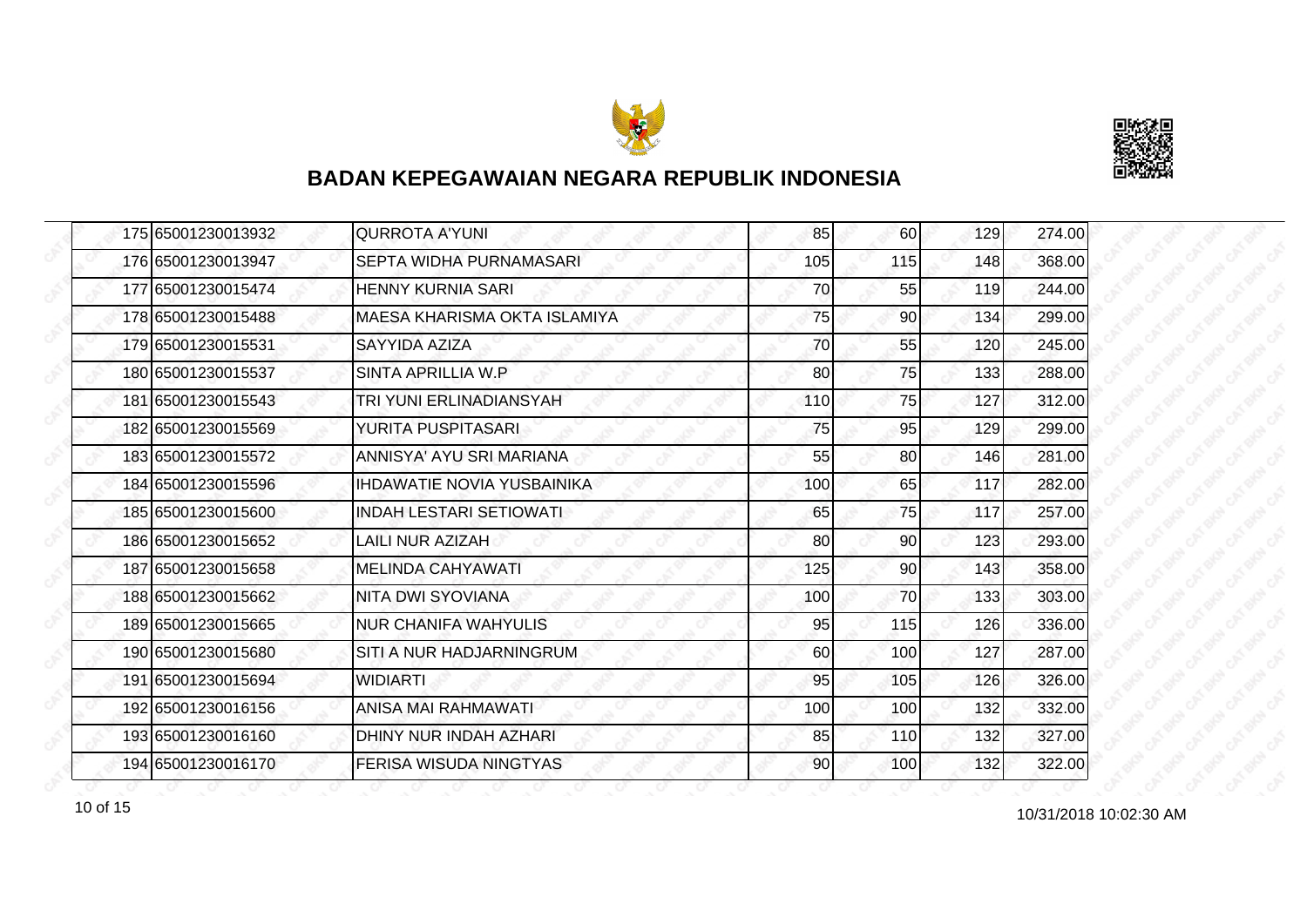



| 195 65001230016172 | <b>IVA TIARA MAHARANI</b>   | 90  | 110             | 128 | 328.00 |
|--------------------|-----------------------------|-----|-----------------|-----|--------|
| 196 65001230017740 | MILA SETIYANINGSIH          | 75  | 50 <sub>l</sub> | 124 | 249.00 |
| 197 65001230017745 | PUTRI CLARA SHINTA          | 80  | 55              | 127 | 262.00 |
| 198 65001230017855 | <b>SAFIGA MILLAH</b>        | 85  | 70              | 132 | 287.00 |
| 199 65001230017960 | ARISTIAN STIASARI, S.SI     | 95  | 65              | 125 | 285.00 |
| 200 65001230017981 | DINA ANDRA ASTUTIK          | 100 | 100             | 126 | 326.00 |
| 201 65001230017987 | <b>DWI SISWI ANGGRAENI</b>  | 110 | 100             | 135 | 345.00 |
| 202 65001230018002 | DYAH RESPATI WULANDARI      | 105 | 80              | 147 | 332.00 |
| 203 65001230018007 | <b>ELITA TAUFIQA</b>        | 75  | 95              | 134 | 304.00 |
| 204 65001230018016 | ERIKA HERDIANA              | 80  | 95              | 144 | 319.00 |
| 205 65001230018065 | KHUMAIRO NUR FITRI          | 85  | 70              | 135 | 290.00 |
| 206 65001230018237 | MUTYA SANDEI SAHASRIKIRANA  | 90  | 90              | 125 | 305.00 |
| 207 65001230018243 | NOVIA LINDA MARTHA SUSENO   | 80  | 80I             | 117 | 277.00 |
| 208 65001230018267 | RAHMAWATI RIZKY EKA PUTRI   | 80  | 115             | 147 | 342.00 |
| 209 65001230018279 | RANI FAJAR HIKMAWATI        | 95  | 105             | 132 | 332.00 |
| 210 65001230018403 | <b>TRIA LISMAWATI</b>       | 90  | 95              | 124 | 309.00 |
| 211 65001230018436 | YEDA RACHMA RAHAJENG CINTYA | 55  | 105             | 139 | 299.00 |
| 212 65001230018443 | YULIA RAHMA SARI            | 70  | 90              | 136 | 296.00 |
| 213 65001230019642 | <b>HANNIS NUR ROHMA</b>     | 90  | 100             | 128 | 318.00 |
| 214 65001230019646 | <b>IFFA ZULFATUL LAILA</b>  | 85  | 120             | 123 | 328.00 |

10/31/2018 10:02:30 AM 11 of 15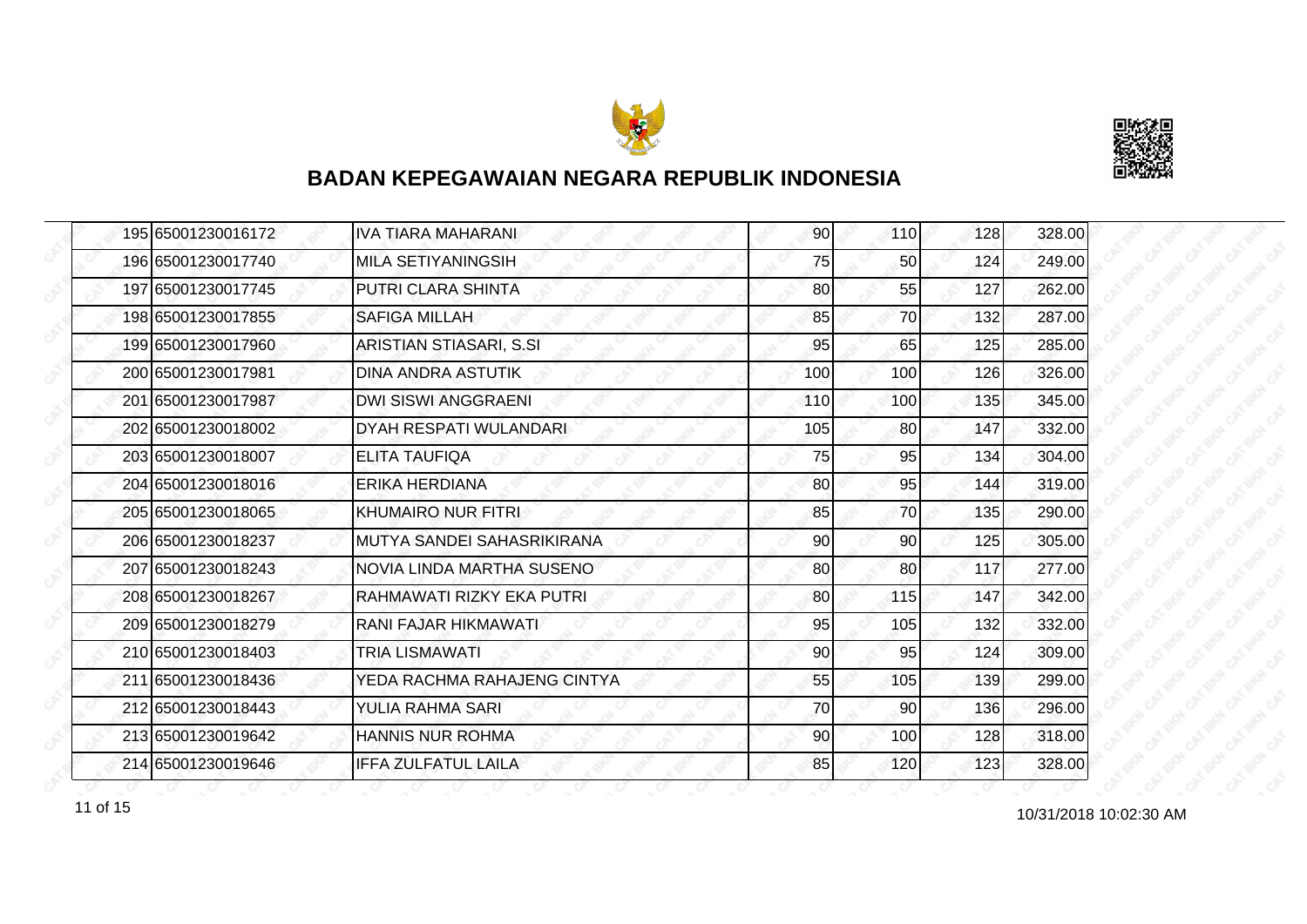



| 215 65001230019661 | <b>INDAH PURWANTI</b>        | 80  | 90              | 130 | 300.00 |
|--------------------|------------------------------|-----|-----------------|-----|--------|
| 216 65001230019672 | <b>IRFANIA ZAHROH</b>        | 80  | 110             | 131 | 321.00 |
| 217 65001230019684 | KARTIKA LAKSMI PRASETYOWATI  | 90  | 110             | 123 | 323.00 |
| 218 65001230019690 | LIA KHUSNIA ANNURAINI        | 85  | 85              | 139 | 309.00 |
| 219 65001230019712 | <b>MAYASARI</b>              | 55  | 35              | 128 | 218.00 |
| 220 65001230019854 | SOFI NUR ASFIYAH             | 75  | 65              | 143 | 283.00 |
| 221 65001230021517 | <b>ALIFIA DEVI</b>           | 90  | 90 <sub>l</sub> | 129 | 309.00 |
| 222 65001230021699 | <b>BETTY MAYOLITA SARI</b>   | 75  | 100             | 131 | 306.00 |
| 223165001230021728 | <b>DESY KURNIASARI</b>       | 75  | 55              | 127 | 257.00 |
| 224 65001230021742 | <b>EKA AYU RATNANINGTYAS</b> | 85  | 65              | 125 | 275.00 |
| 225 65001230021750 | ELDITA DEVIANINGRUM          | 55  | 45              | 133 | 233.00 |
| 226165001230021767 | ENIK FARIDATUS SA'DIYAH      | 85  | 80              | 132 | 297.00 |
| 227 65001230021788 | <b>GITA JALA MANDALIKA</b>   | 80  | 65              | 138 | 283.00 |
| 228 65001230021997 | <b>WINA WINDI ASTUTI</b>     | 85  | 65              | 130 | 280.00 |
| 229 65001230022015 | YAYI AMERIANTI               | 80  | 70              | 131 | 281.00 |
| 230 65001230022098 | <b>ENIES YUNILAWATI</b>      | 110 | 95              | 148 | 353.00 |
| 231 65001230022124 | <b>FIKRIA MARFUATIN NUR</b>  | 85  | 90              | 127 | 302.00 |
| 232165001230024875 | SANDA AGITA PONGTULURAN      | 85  | 80              | 139 | 304.00 |
| 233 65001230024907 | <b>ASHRI WAHYU SINURANI</b>  | 95  | 100             | 125 | 320.00 |
| 234 65001230024975 | <b>PUNGKY SISWIYANTI</b>     | 90  | 90              | 129 | 309.00 |

10/31/2018 10:02:30 AM 12 of 15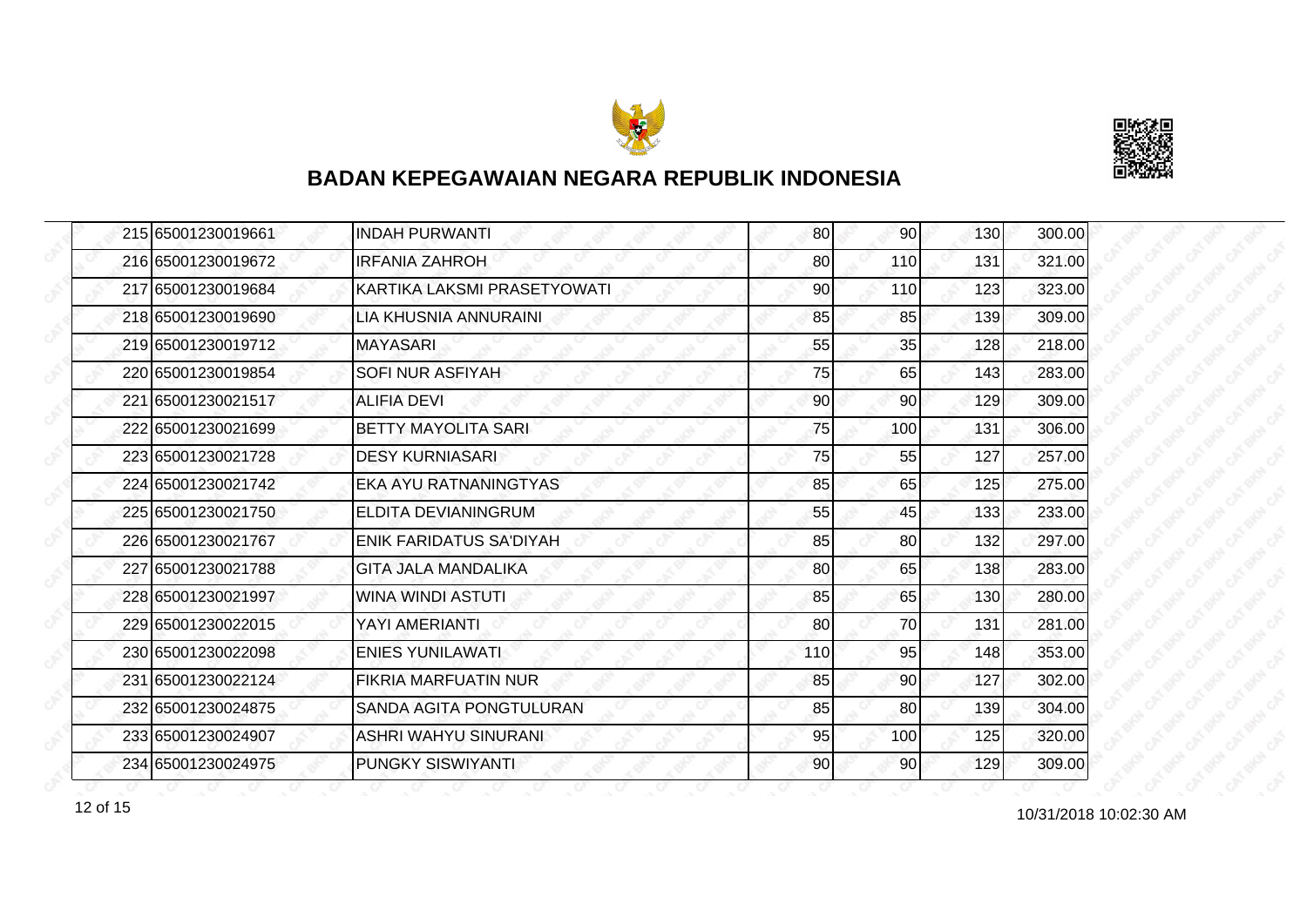



| 235165001230025140 | <b>ELSA EMMA YOLANDA NAPITUPULU</b> | 80  | 120             | 133 | 333.00 |
|--------------------|-------------------------------------|-----|-----------------|-----|--------|
| 236 65001230025180 | AIDA NOVITASARI                     | 105 | 90              | 137 | 332.00 |
| 237 65001230025213 | PANGESTU INDAH LESTARI              | 80  | 120             | 124 | 324.00 |
| 238 65001230025241 | <b>AISYUL ATHIROH</b>               | 80  | 95              | 118 | 293.00 |
| 239 65001230025247 | ANINDYA AJENG RACHMAWATI            | 90  | 75              | 129 | 294.00 |
| 240 65001230025254 | AGHNES JENYVA LESTARI WIDOKO        | 100 | 75              | 129 | 304.00 |
| 241 65001230025306 | <b>WACHIDATUR RIZQIYAH</b>          | 95  | 80 <sup>1</sup> | 139 | 314.00 |
| 242 65001230025332 | IZMA FITRIA YULASANDINI             | 65  | 90              | 123 | 278.00 |
| 243 65001230025339 | <b>RETNO KUMALA HESTI SUCIPTO</b>   | 95  | 110             | 124 | 329.00 |
| 244 65001230025390 | <b>DENY SUSANTI</b>                 | 85  | 65              | 138 | 288.00 |
| 245 65001230025419 | PUTRI FAJAR RIANASARI               | 90  | 110             | 121 | 321.00 |
| 246 65001230025503 | IKHIMAYATURROSYIDA ARFI             | 80  | 80              | 134 | 294.00 |
| 247 65001230025663 | ICITRA ANGGREINI ASMORO             | 80  | 65              | 138 | 283.00 |
| 248 65001230025667 | <b>RIZKIE SARI INDAH SAFITRI</b>    | 100 | 100             | 119 | 319.00 |
| 249 65001230025672 | TRI TIKA ARDIANA                    | 75  | 65              | 126 | 266.00 |
| 250 65001230025680 | CHINTYA WIDYANINGRUM                | 55  | 60              | 125 | 240.00 |
| 251 65001230025682 | <b>NURUL AINI</b>                   | 90  | 80              | 121 | 291.00 |
| 252165001230025683 | <b>IRMA NURMALASARI</b>             | 70  | 75              | 124 | 269.00 |
| 253 65001230025684 | RIMA RIZALAH                        | 90  | 70              | 138 | 298.00 |
| 254 65001230025685 | <b>HARLINDA DINA IMAMA</b>          | 75  | 60              | 130 | 265.00 |

10/31/2018 10:02:30 AM 13 of 15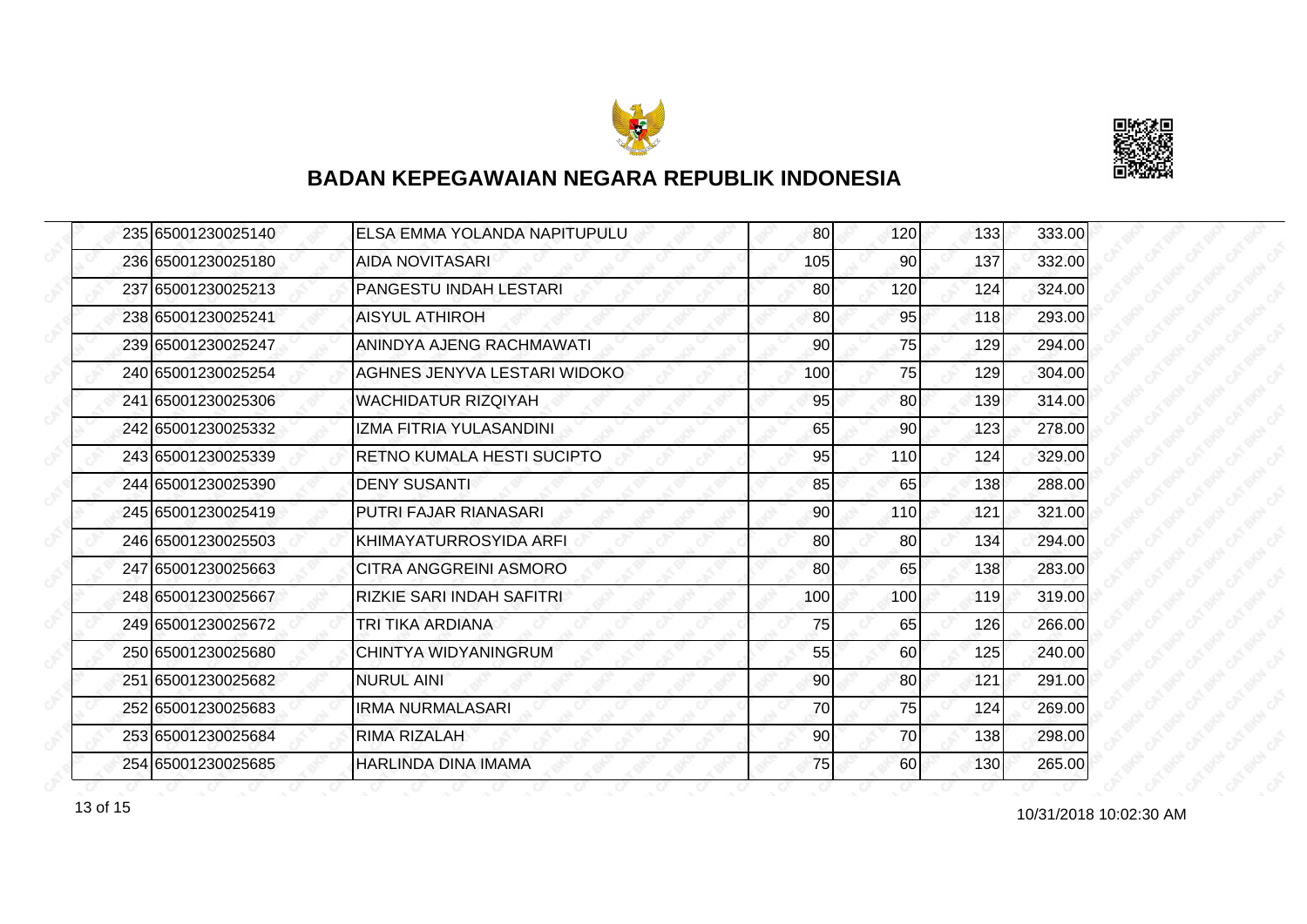



| 255 65001230025690 | FIKRIA LAILATUS SIDQIYAH          | 60  | 50              | 128 | 238.00 |
|--------------------|-----------------------------------|-----|-----------------|-----|--------|
| 256 65001230025693 | LILIANA KARTIKA SARI              | 110 | 60              | 138 | 308.00 |
| 257 65001230025695 | <b>SILFIANA AZIZAH</b>            | 70  | 55              | 111 | 236.00 |
| 258 65001230025711 | IFTITA DIKA MASAYYU               | 50  | <b>75</b>       | 127 | 252.00 |
| 259 65001230026076 | <b>NABILA ROSS PAHLEVI</b>        | 95  | 50              | 134 | 279.00 |
| 260 65001230026083 | RIFDA ALPHA ROUDLOTUL CHILLIA, SE | 105 | 60              | 140 | 305.00 |
| 261 65001230026085 | <b>RIZA PRATIWI</b>               | 80  | 95              | 136 | 311.00 |
| 262 65001230026088 | RIZKITA PUTRI MAHARANI            | 90  | 100             | 129 | 319.00 |
| 263 65001230026093 | VANIA APRILIA RIYADI              | 65  | 80              | 133 | 278.00 |
| 264 65001230026099 | <b>SITI MURNI</b>                 | 95  | 90 <sub>1</sub> | 134 | 319.00 |
| 265 65001230026106 | DYAH WIJAYANTI, SE                | 95  | 100             | 140 | 335.00 |
| 266 65001230026117 | <b>AYU GARDENIA SUHANTI</b>       | 80  | 90              | 133 | 303.00 |
| 267 65001230026121 | <b>AYU DWI RAHAYU</b>             | 110 | 100             | 130 | 340.00 |
| 268 65001230026122 | DYAH AJENG SETYOWATI, SE          | 95  | 75              | 132 | 302.00 |
| 269 65001230027989 | <b>RETNO PUJI RAHAYU</b>          | 85  | 75              | 137 | 297.00 |
| 270 65001230027993 | <b>FENTY WIANA PUSPITA</b>        | 60  | 55              | 118 | 233.00 |

14 of 15<br>10/31/2018 10:02:30 AM